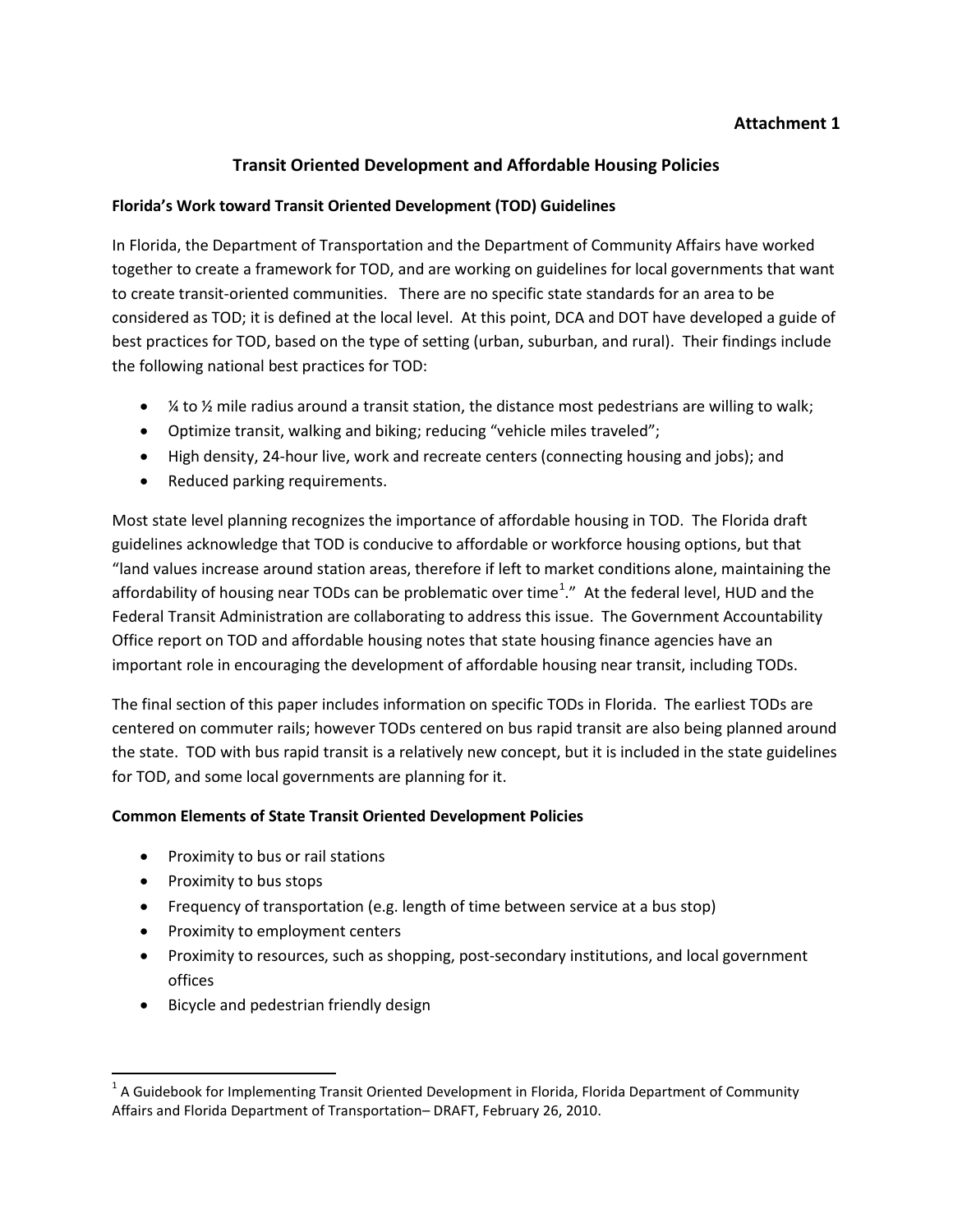• Involvement in some type of district already designated by a body such as the state Department of Transportation (New Jersey and California have this)

The following states include transit related incentives in their Qualified Allocation Plans.

# **Arizona Department of Housing**

In **Arizona's 2010 QAP**, the TOD standard has been revised to reflect nationally recognized best practices. Applicants can receive **up to 20 points**, out of a total of **280 points** for the following TOD features:

- 1. Quality bus transit **5 points**. There must be a bus stop within ¼ mile of the proposed site and it must meet the following specifications for frequency:
	- a. At least every 15 minutes on weekdays from 6am to 6pm;
	- b. At least every 30 minutes on weekends from 6am to 6pm; and
	- c. Minimum 18 hours of service on weekdays, minimum 15 hours of service on weekend days.
- 2. Mixed Use **5 points**. The proposed site is located within 1/2 mile of a mixed use center represented by at least three of the following elements:
	- a. At least 25,000 SF of convenience retail or grocery;
	- b. At least 25,000 SF of other retail;
	- c. At least 25,000 SF of commercial office or other employment other than retail;
	- d. At least 25,000 SF of institutional and civic uses; and
	- e. At least 25,000 SF of restaurant, café, or coffee shop uses.
- 3. High capacity transit **10 points**. The proposed site is within 1/2 mile of light rail transit, commuter rail, intercity rail, or streetcar.

In the **2009 QAP**, projects received points if they met qualifications for proximity to employment centers, community amenities, post-secondary institutions, or mass transit. Employment centers were defined as downtown areas with commercial offices. There were three subsections, the first of which only applies to development within the Phoenix or Tucson MSAs, and the second for areas outside those MSAs. The third applied to any development. No more than **15 points** were available under this section.

- 1. **10 points** for projects within Phoenix or Tucson MSAs that demonstrate at least three of the following indicators of sustainable development:
	- a. Project located within a three-mile radius of a major employment center, concentration of employment centers, or community amenities, such as medical facilities, educational institutions, and shopping;
	- b. Project located within one mile of a mass transit route or light rail line;
	- c. Project located within a three-mile radius of city center or some other readily identifiable concentration of local government offices;
	- d. Project served by existing roads, utilities, and communications interfaces.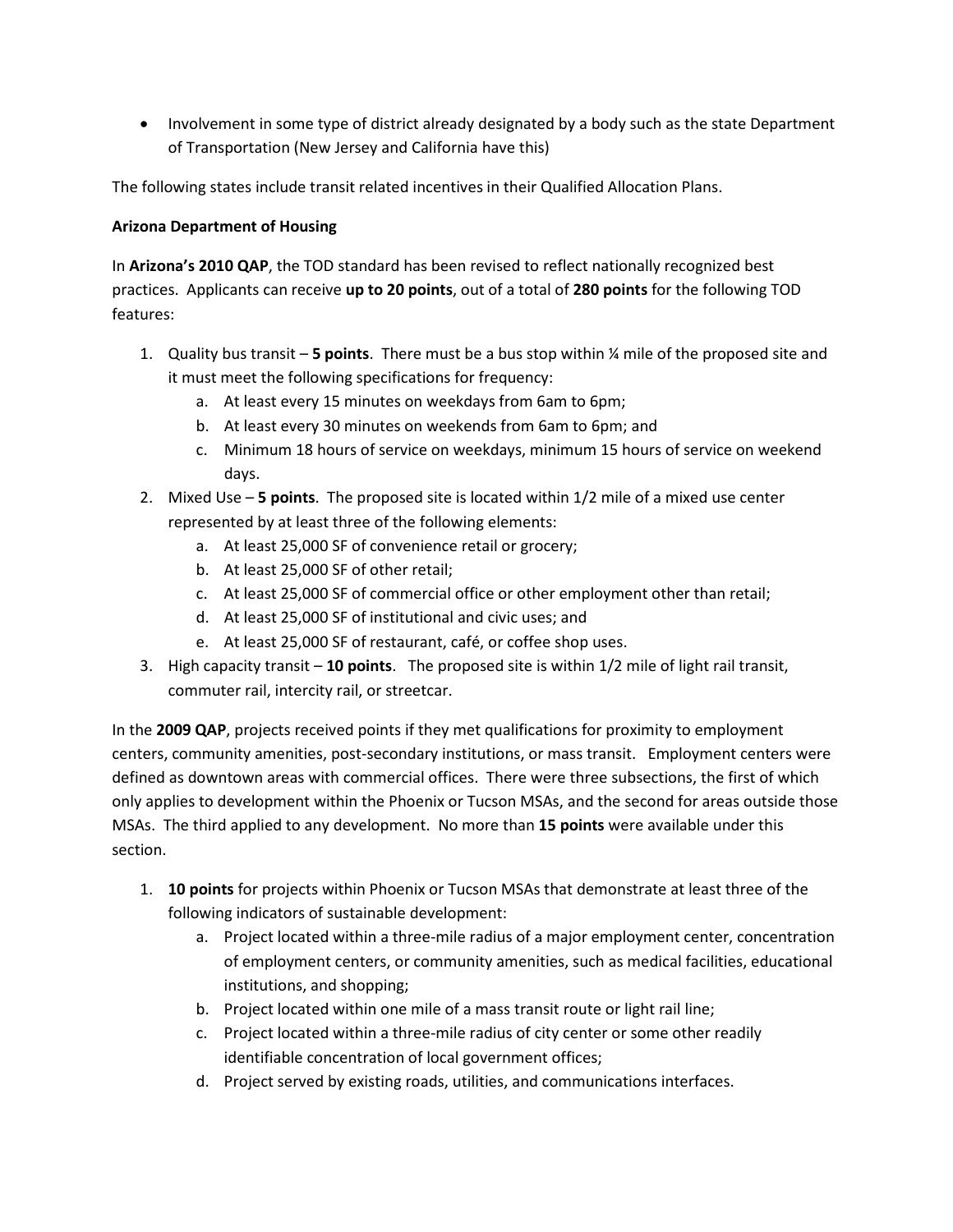- 2. **10 points** for projects located in areas other than the Phoenix or Tucson MSAs that are within 1/2 mile of a U.S., state, or county highway or other arterial and no more than 5 miles from a major employment center, concentration of employment centers, city center, or other readily identifiable concentration of local government offices.
- 3. An additional **5 points** for projects (inside OR outside Phoenix or Tucson MSAs) demonstrating four of the following TOD characteristics. A claim for points under this subparagraph must be supported by an appropriate map.
	- a. Project located within a 1/2 mile radius of a major employment center;
	- b. Project located within a 1/2 mile radius of a post-secondary educational institutions;
	- c. Project located within a 1/2 mile radius of an identifiable concentration of retail commercial enterprises
	- d. Project located within a 1/2 mile radius or a readily identifiable concentration of local government offices;
	- e. Project located within 1/2 mile of a mass transit route or light rail line

## **California Tax Credit Allocation Committee**

California awards points based on a graduated scale, depending on the distance to, or type of, transit, as well as the frequency and hours of service. The following are the requirements and points awarded:

- The project is part of a TOD strategy where there is a transit station, rail station, commuter rail station, bus station, or public bus stop within 1/4 mile from the site with service at least every 30 minutes during the hours of 7-9am and 4-6pm, and the project's density will exceed 25 units per acre – **7 points**
- The site is within 1/4 mile of a transit station, rail station, commuter rail station, bus station, or public bus stop with service at least every 30 minutes during the hours of 7-9am and 4-6pm – **6 points**
- The site is within 1/3 mile of a public bus stop with service at least every 30 minutes during the hours of 7-9am and 4-6pm – **5 points**
- The site is located within 500 feet of a regular public bus stop, or rapid transit system stop. (For Rural set-aside projects, full points may be awarded where van or dial-a-ride service is provided to tenants, if costs of obtaining and maintaining the van and its service are included in the budget and the operating schedule is either on demand by tenants or a regular schedule is provided) – **4 points**
- The site is located within 1,500 feet of a regular public bus stop or rapid transit system stop **3 points**

A private bus or transit system providing service to residents may be substituted for a public system if: (a) it meets the relevant headway and distance criteria, and (b) service is provided free to the residents. Such private systems must receive approval from the California Tax Credit Allocation Committee (CTCAC) Executive Director prior to the application deadline. Multiple bus lines may be aggregated for the above points, only if multiple lines from the designated stop travel to an employment center. Such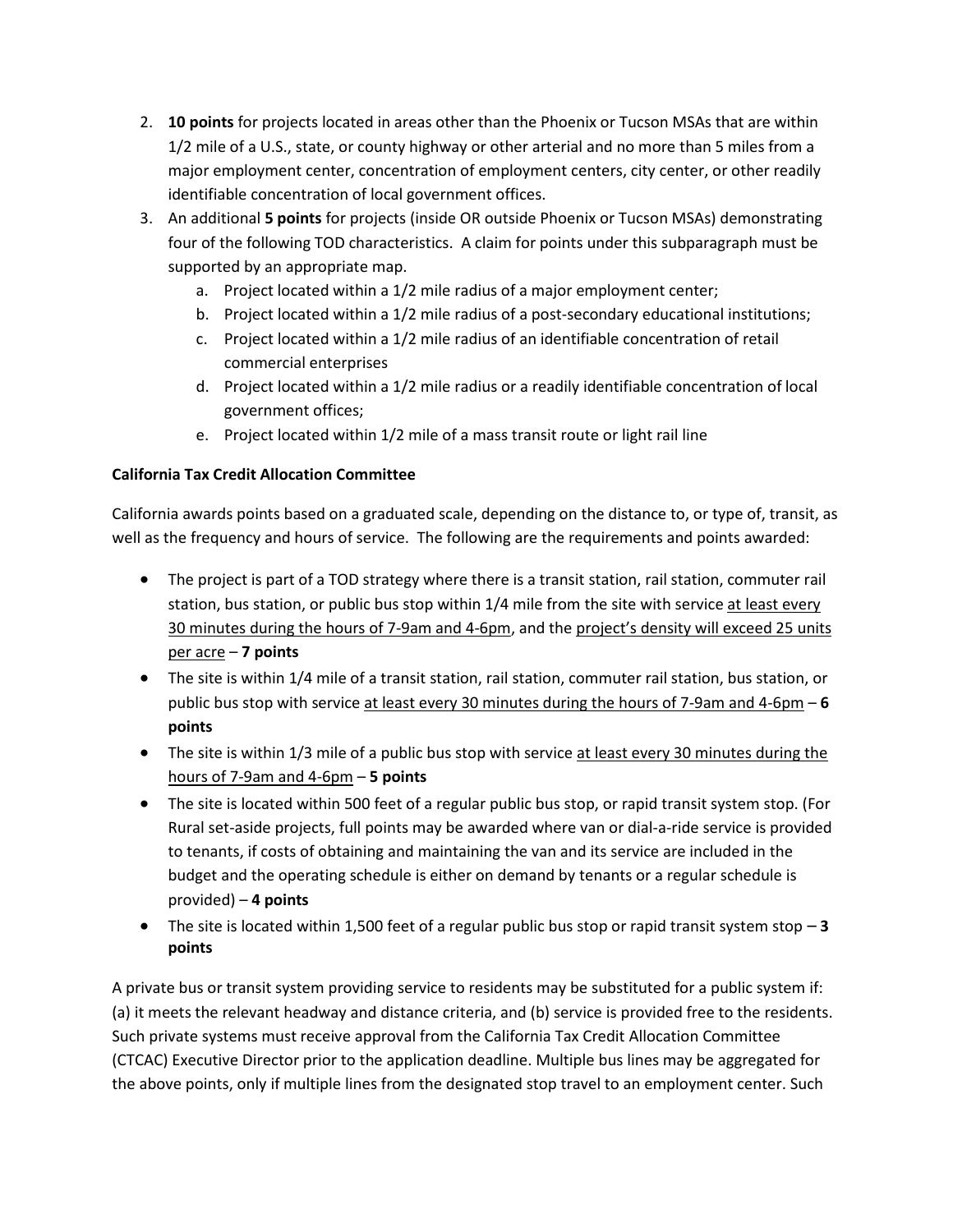aggregation must be demonstrated to, and receive prior approval from, the CTCAC Executive Director in order to receive competitive points.

## **New Jersey Mortgage and Housing Finance Agency**

New Jersey awards **8 or 10 points** for projects located within a transit village (8 points if in a QCT, 10 points if not in a QCT). Transit villages must be designated by the Transit Village Task Force (coordinated by NJ DOT) by the tax credit application deadline. Municipalities must take the following steps in order to receive Transit Village designation:

- Attend a pre-application meeting with the Transit Village Coordinator
- Identify existing transit (rail, light rail, bus, or ferry)
- Demonstrate municipal willingness to grow
- Adopt a TOD redevelopment plan or TOD zoning ordinance
	- o Include transit-supportive site design guidelines
	- o Include transit-supportive architecture design guidelines
	- o Include transit-supportive parking regulation
- Identify specific TOD sites and projects
	- o Document ready-to-go projects
	- o Include *affordable housing* in the transit village district (any project being financed in whole or in part with State funds must reserve at least 20% of the residential units for low or moderate income households)
- Identify bicycle and pedestrian improvements
- Identify "place making" efforts near transit station, establish a management organization
	- o Identify annual community events and celebrations
	- o Identify arts, entertainment and cultural events

The area that makes up the Transit Village district is a 1/2 mile radius around the transit station. In order to be designated a Transit Village, the municipality must document that there are multiple TOD projects planned for the area within the district.

# **Maryland Department of Housing and Community Development**

Maryland awards **5 points** to developments that meet the criteria for one of the following: TOD; green certification<sup>[2](#page-3-0)</sup>; brownfields; OR high development quality.<sup>[3](#page-3-1)</sup> TOD is defined as a development having a density that exceeds 25 units per acre, involves mixed use or is part or a larger mixed use undertaking, involves good non-motorized transport design (walkability), and:

Is located within 1/2 mile of a mass or public transit rail station; OR

<span id="page-3-0"></span> $2$  To get the 5 points for green certification, developers can choose LEED, NAHB, or Earthcraft.

<span id="page-3-1"></span><sup>&</sup>lt;sup>3</sup> Points are given for high development quality if the development achieves at least 23 out of 28 points in the Development Quality Subcategory II, which includes consideration of project design, material selection, energy efficiency, healthy indoor environment, and site considerations. This is a section that all applicants complete; a high score gives "bonus points."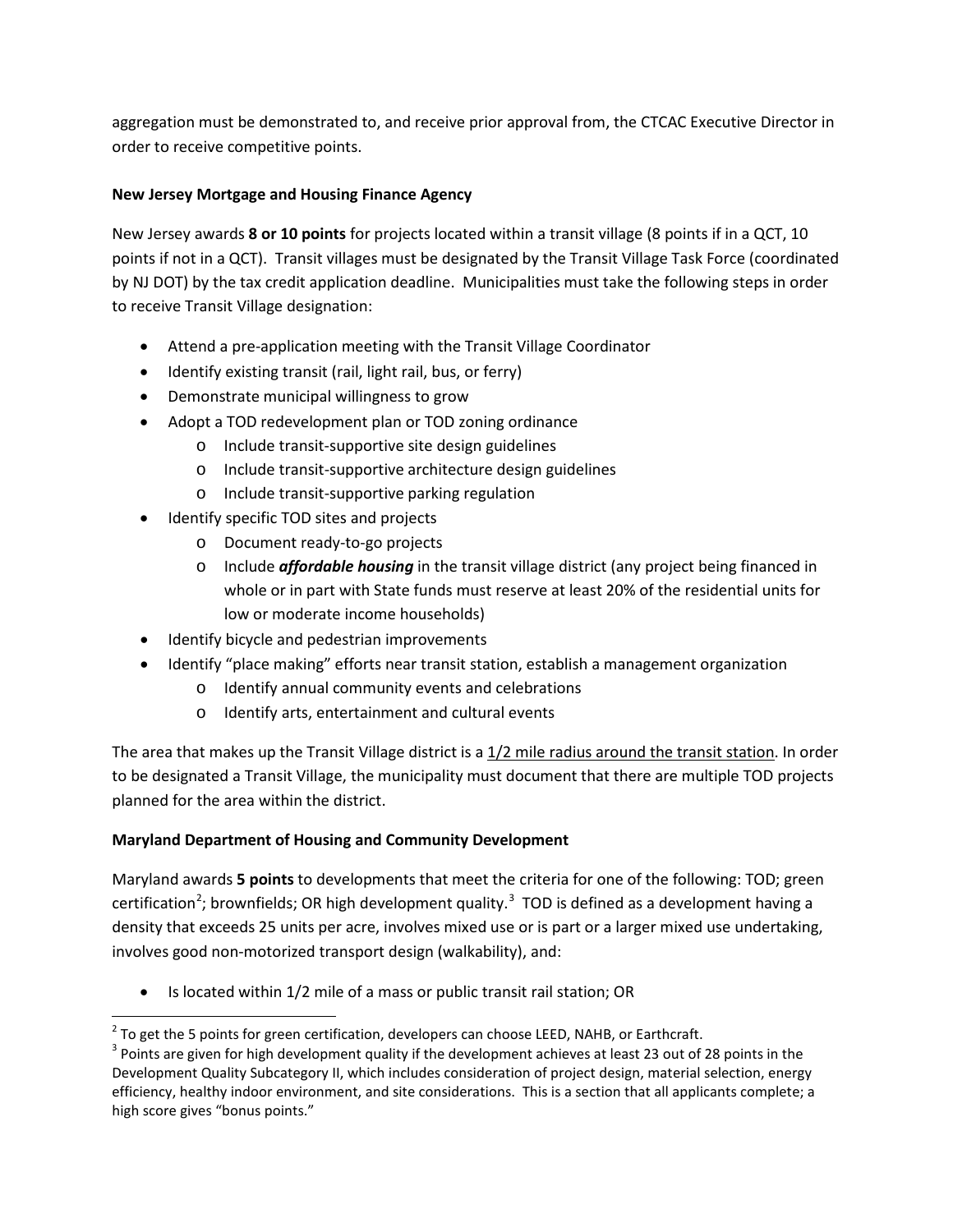• Is located within 1/4 miles of a bus depot or bus stop with service scheduled at least every 30 minutes (or more frequently) between the hours of 6:30am and 7:00pm.

### **Oregon Housing and Community Development**

Oregon specifies projects in "Transit-Oriented Districts" as DDA (providing a 130% basis boost). Projects must be an area specified by a city or county government initiative as a TOD or an area that encourages the development and use of public transportation.

### **Illinois Housing Development Authority**

Illinois has as one of their priorities serving "low and moderate income persons unable to afford housing near work or transportation. To address this priority, IHDA awards proximity points for developments near transit.

**6 points** will be awarded if the proposed Project is located in close proximity to fixed-route public transportation, excluding inter-city transportation. "Close proximity" for this category will vary by setaside and will be defined in the following manner: Chicago (6 blocks); Chicago Metro (1 mile); Other Metro (1.5 miles); Non-Metro (2 miles). Transportation routes and distance to Project site must be identified in the market study submitted with the Application.

## **Georgia Department of Community Affairs**

To qualify for **3 Community Transportation points** in Georgia's QAP, the proposed site must be located within 1/2 mile walking distance of a rapid rail transit station along paved roads, sidewalks, established pedestrian walkways or bike trails.

#### **Nevada Housing Division**

Nevada includes proximity to transit routes and services in its green building section. The maximum for this section is **3 points.**

- **1 point** if the site is within 1/4 mile of local transit route;
- **1 point** for every 3 services within 1/4 miles of site (for a maximum of 2 points); services include grocery store, pharmacy, bank, park, school, day care, medical service, and library.

## **Texas Department of Housing and Community Affairs**

Developments Sites located within a one mile radius (two-mile radius for Developments competing for a Rural Regional Allocation) of at least three services appropriate to the target population will receive **4 points**. A site located within 1/4 mile of public transportation that is accessible to all residents including Persons With Disabilities and/or located within a community that has "on demand" transportation, special transit service, or specialized elderly transportation for Qualified Elderly Developments, will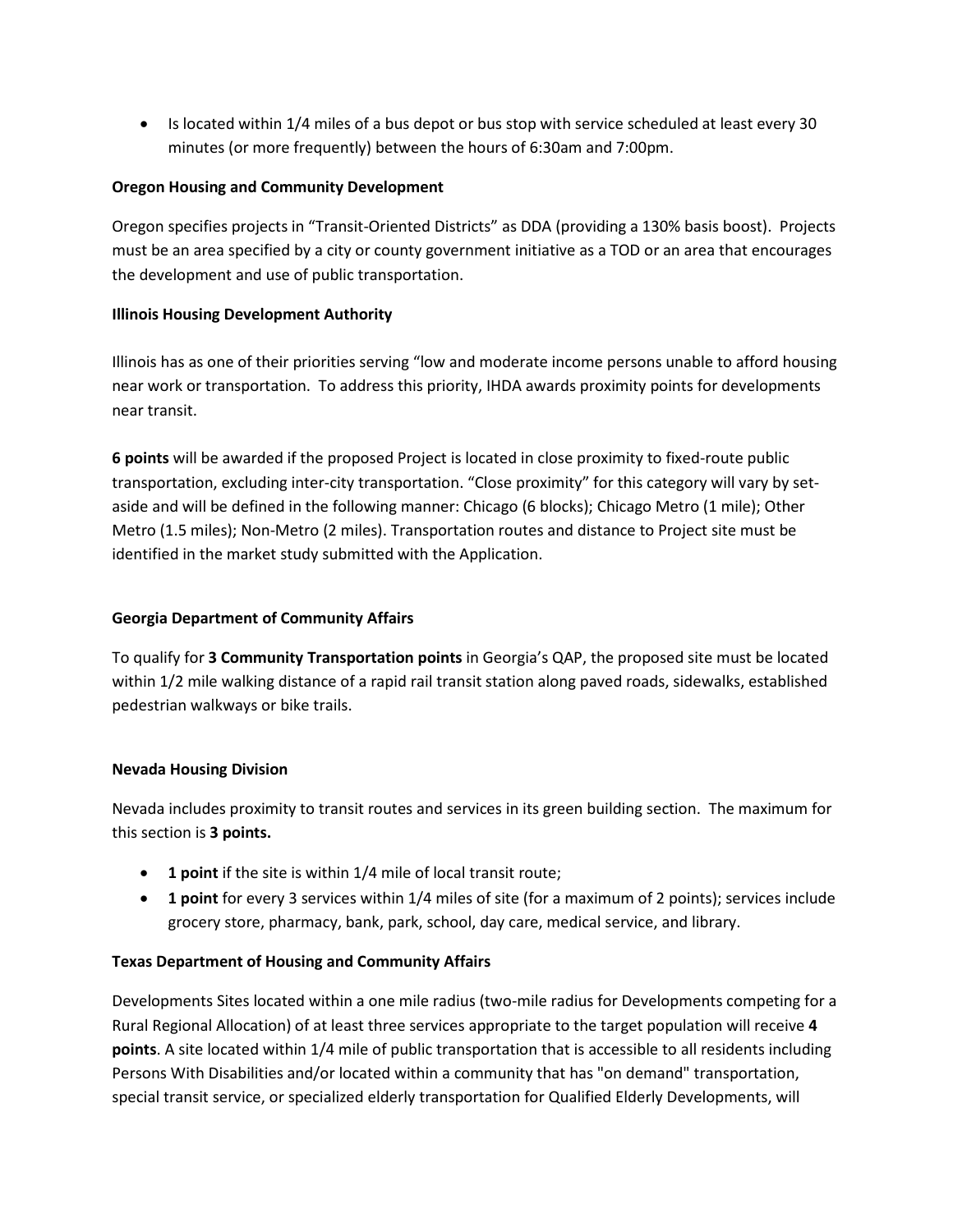receive full points regardless of the proximity to amenities, as long as the Applicant provides appropriate evidence of the transportation services used to satisfy this requirement. There are 14 types of eligible services for proximity, which are listed in the application:

- Full service grocery store or supermarket
- Pharmacy
- Convenience store/Mini-market
- Department or retail merchandise store
- Bank/credit union
- Restaurant (including fast food)
- Indoor public recreation facilities, such as civic centers, community centers, and libraries
- Outdoor public recreation facilities, such as parks, golf courses, and swimming pools
- Hospital/medical clinic
- Medical offices (physician, dentistry, optometry)
- Public schools (only eligible for developments that are not Qualified Elderly Developments)
- Senior Center
- Dry cleaners
- Family video rental

### **TODs in Florida**

The **Miami-Dade** county government has joint development programs with Miami-Dade Transit (MDT) to support residential and mixed-use projects, including retail, hotels, office space, and affordable housing near transit stations. There are currently 14 joint development projects. Seven include either affordable or workforce housing:

- Allapattah Metrorail Station;
- Brownsville Metrorail Station;
- Coconut Grove Metrorail Station;
- Gran Via Housing/Park& Ride;
- Northside Metrorail Station;
- Okeechobee Metrorail Station; and
- Senator Villa Housing/Park & Ride.

**Jacksonville Transportation Authority** is currently planning four TOD projects. One of these projects, centered on the Kings Avenue Skyway has broken ground, and includes two hotels, a residential component, restaurants, and retail. The other three plans do not contain any information about housing at this point. They are:

- 200 Riverside;
- Bay Street Station; and